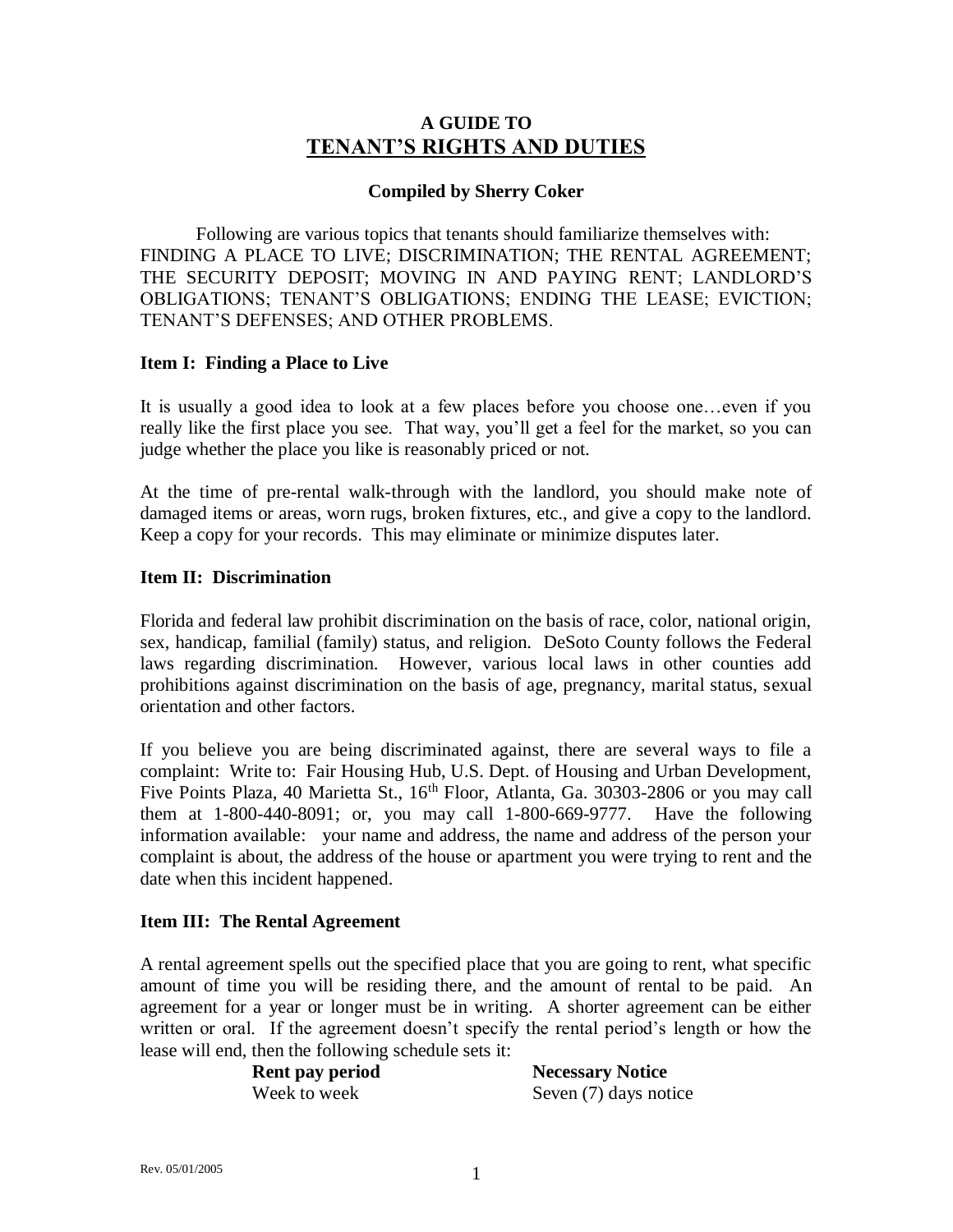| Month to month     | Fifteen (15) days notice |
|--------------------|--------------------------|
| Quarter to quarter | Thirty (30) days notice  |
| Year to year       | Sixty $(60)$ days notice |

This, of course, does not apply to nonpayment of rent. Either party must provide the other with notice at least this far in advance of the next rent payment date in order to terminate the rental agreement.

An oral agreement means that you don't write anything down. But, be careful. It might be hard to hold your landlord to any promises which you don't write down.

A written lease contains obligations for both the landlord and the tenant. Unless the lease says differently, the landlord cannot raise the rent during its term. But, unlike most oral leases, written leases usually commit a tenant to rent payments for a fixed amount of time, whether or not he lives in the apartment. In Florida, a landlord doesn't have to make any special efforts to re-rent your place if you move out early. This leaves you responsible for the rent due the remainder of the rental period. A written lease also minimizes disputes by recording both parties' responsibilities in writing.

Florida law requires both landlord and tenant to exercise "good faith" and honesty in their dealings. Naturally, the law prohibits unconscionable lease clauses, which means clauses which would "shock the conscience" of an ordinary person. For instance, a landlord may not prohibit water beds, unless the local building code bans them. However, Florida Statute 83.535 does require water bed users to carry a "reasonable amount" of liability insurance on the bed payable to the building owner.

Some lease provisions are legal and enforceable, but the tenant should look for and avoid them. If any of the following provisions appear in your lease: automatic renewal; tenant agreeing to obey all future rules of landlord; no one but tenant and immediate family may live in apartment; rent may increase; unannounced or unlimited entry by landlord; and landlord holds utilities in his name and bills you, you should negotiate with your landlord to delete them or make them reasonable.

Remember, if the landlord prepares his own lease or has a lease prepared by an attorney, it is for the landlord's benefit. Be sure that you understand everything in it. If you want something changed, you can do so right on the lease by crossing the part out in question and writing in the changes, and having both parties initial the new wording. Do this on both your copy of the lease and on your landlord's copy. If you and your landlord agree on a particular meaning for an ambiguous term, you can write it in and initial the agreed upon meaning. Be sure to get a copy of the lease for yourself before you pay the deposit.

If you want to make a change after signing the agreement, you can try to do so by sending your landlord a certified letter confirming any oral agreements, while keeping a copy of the letter for yourself. However, the prior written agreement may overrule the oral agreements if the matter goes to court.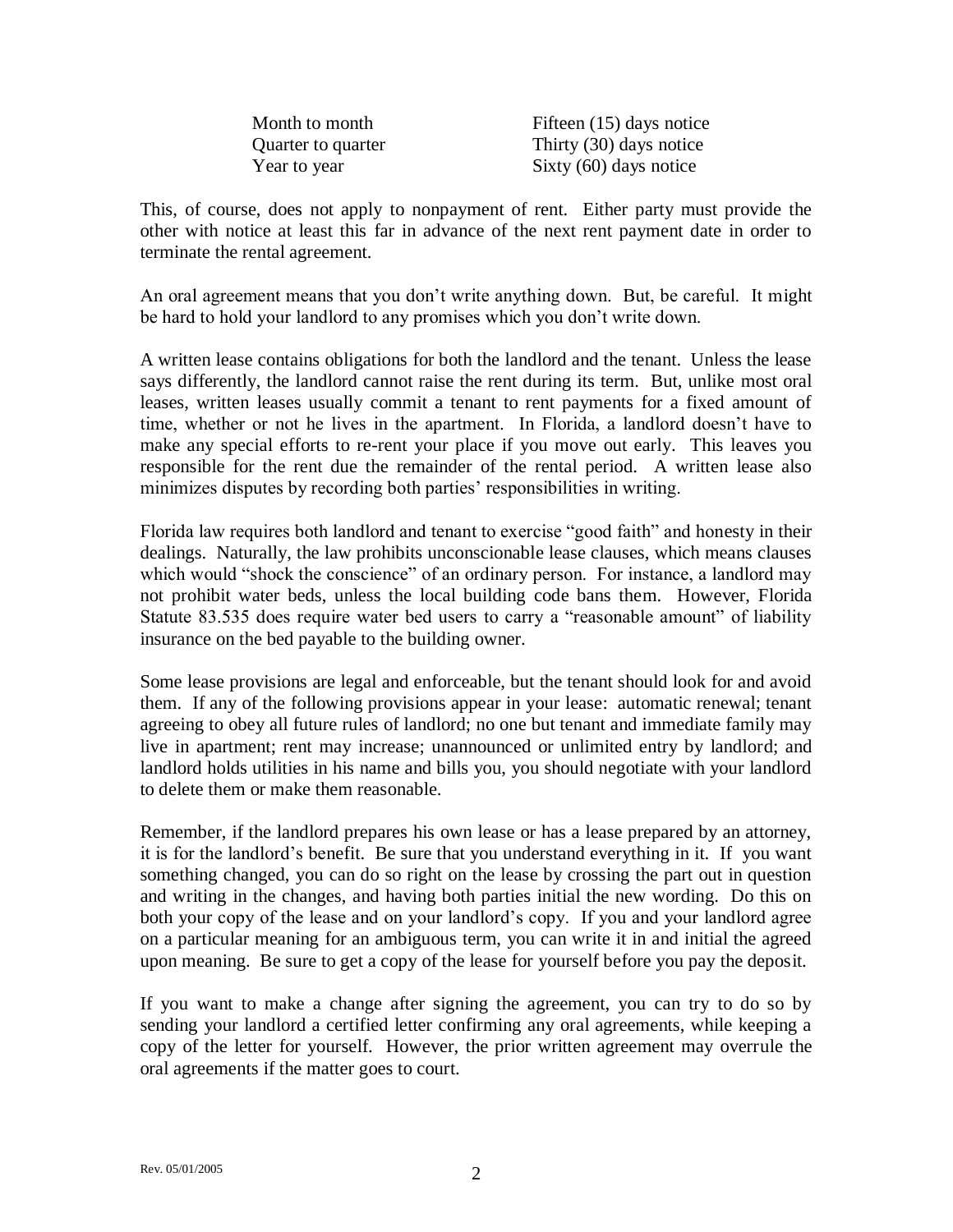Make sure that all blanks on the lease are either filled in or crossed out. Never let your landlord fill in details later.

Every roommate should sign the lease. This will ensure that one tenant doesn't move out and leave the other stuck owing his rent. If the lease is in your name only, then the landlord can hold you liable for the whole rent. So, if you are the lease holder, and the lease allows subleasing, you may want to have the other tenants sign subleases from you.

### **Item IV: The Security Deposit**

The security deposit consists of any money which the landlord holds on behalf of the tenant to protect himself from unpaid rent or damage to the apartment/home. The tenant may not defeat the purpose of the deposit by using it as the last month's rent.

All security deposits are refundable. Also, your landlord must inform you in advance about the conditions under he which will refund the deposit.

The landlord cannot automatically take the deposit because you breach the lease. He can only take compensation for his damages.

Always get a receipt for the deposit, although you can simply write this into the lease.

Florida law specifies how your landlord may hold your deposit money. If he puts it in an interest-bearing account, then he must pay you either 5% interest, or 75% of the account's interest rate, whichever he wants.

Upon the vacating of the premises for termination of the lease, if the landlord does not intend to impose a claim on the security deposit for back rent or damages, the landlord shall have 15 days to return the security deposit together with interest if otherwise required, or the landlord shall have 30 days to give the tenant written notice by certified mail to the tenant's last known mailing address of his or her intention to impose a claim on the deposit and the reason for imposing the claim. **If your landlord fails to send you this notice within the 30 days, then he forfeits his right to take any deductions at all.**

Unless you object, he then has 30 more days following his first notice to return the balance of your deposit.

If you have objections to your landlord's calculation of damages, you must make them within 15 days of receiving this notice of deduction, or you forfeit your right to object.

If your landlord neither returns your deposit, nor sends a notice of why he is keeping it, then you can take him to court. In court, the losing side will have to pay the winner's court costs.

If you move out before your lease ends, or if you have an oral lease, then you have to give your landlord a special notice in order to hold him to the 15 and 30 day time limits.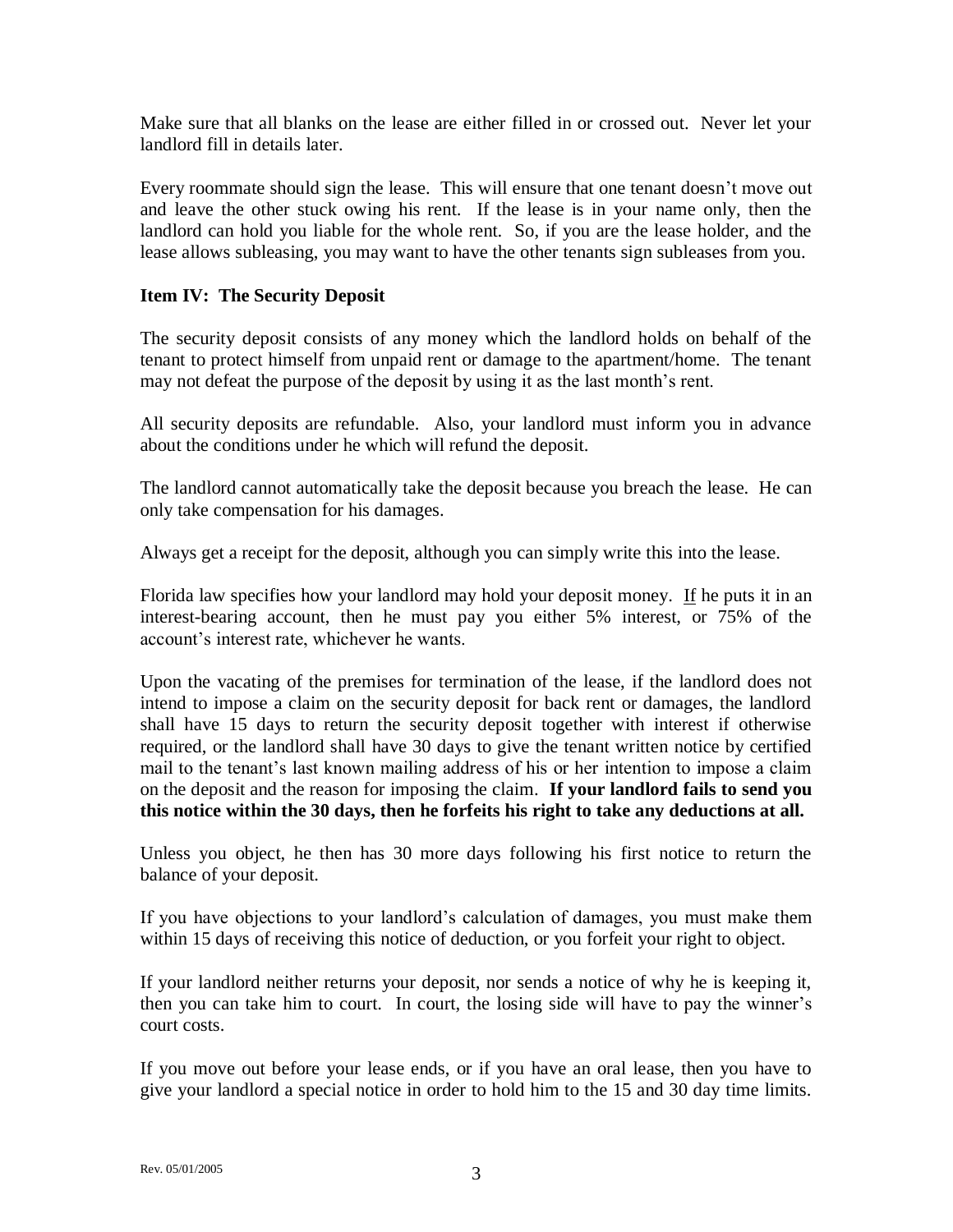Notify him by certified mail at least 7 days before you move out. If you don't give him this notice, then you free him from the 15 and 30 day requirements for returning your deposit balance. However, he will still owe it to you. Of course, if you do move out early, then your landlord may deduct from the deposit the rent which you still owe.

To help make sure you get back all you can, ask your landlord if you can accompany him when he inspects your apartment's condition upon your moving in and when you move out.

When you move out, clean the whole apartment/home thoroughly, including bathroom and kitchen walls, appliances, floors, furniture and mini blinds.

The most common problem in recovering a security deposit is proving the condition upon moving out in comparison with moving in. Therefore, take photos and have witnesses who are not tenants examine the apartment and sign statements about its condition.

### **Item V: Moving in and Paying Rent**

If the place is unlivable or occupied when you attempt to move in, then your landlord has breached the contract and you are freed from obligations.

If you still want to move in, then notify your landlord of the place's condition by **certified mail.** You can then hold him liable for your alternative housing costs, although you have an obligation to minimize these costs.

Rent is the main thing your landlord wants from you. If you know that you won't be able to make a rent payment, let your landlord know as soon as possible. The two of you may be able to work something out to avoid late penalties or eviction proceedings.

Late penalties may not be "unconscionable", which means shocking.

Those who signed the lease are primarily liable for any unpaid rent. However, sometimes a tenant who occupies an apartment/home, even without signing a lease, can also be held liable for rent.

With a written lease, the landlord may not raise the rent unless the lease allows it. Your landlord may raise the rent under an oral lease, unless you both specifically agreed that he couldn't. Your landlord must give you the same notice for a rent increase that he would for a termination, in order to give you an opportunity to move out.

#### **Item VI: Landlord's Obligations**

Florida law divides your landlord's obligations into two (2) categories. You are allowed to withhold rent if he breaches the obligations in category "A", but not if he breaches the ones in category "B":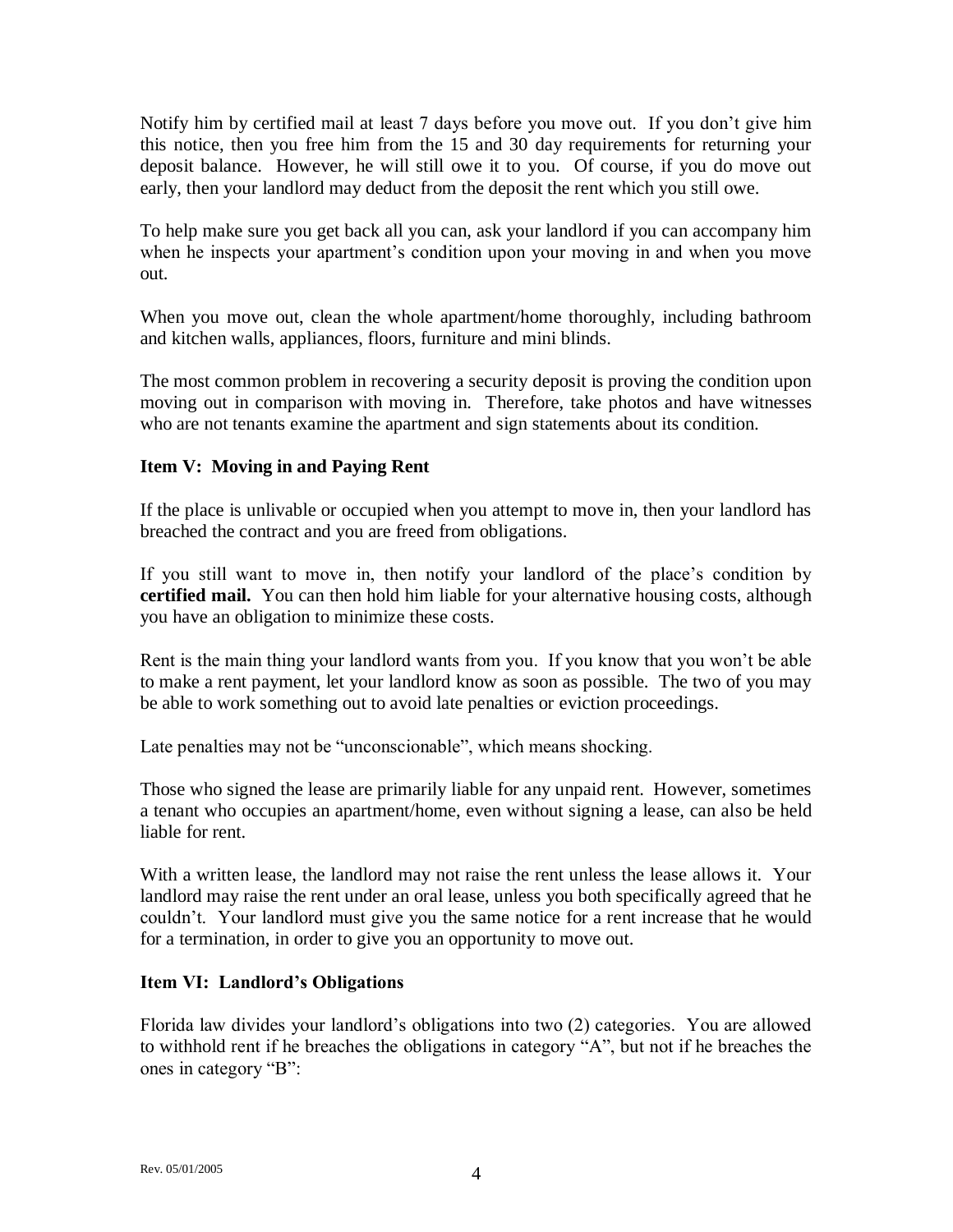A) Obligations which justify withholding rent for breach:

The landlord must keep your housing in conformity with all housing and health codes. If these don't exist, he must maintain the structural components and plumbing in good repair.

The above requirements don't apply to mobile homes owned by the tenant, and they may be modified in writing for duplexes and single family homes.

B) Lesser obligations which don't justify withholding rent:

The following duties do not apply to single family homes or duplexes or to mobile homes owned by the tenant, and the parties may modify them in writing for other types of rentals. Your landlord is responsible for:

Exterminating insects and rodents: Your landlord has to give you seven days notice that you will have to move out for a pest extermination, and he can't require you to leave for more than four days. He has to abate your rent for the days which you left your place, but he doesn't have to pay your costs for alternative housing.

Providing locks and keys.

Providing outside garbage receptacles, and arranging for them to be emptied.

Keeping common areas clean and safe.

Maintaining the heat, and hot and cold running water during winter.

Installing smoke detectors.

However, although the landlord must arrange these services, he can require you to pay for them.

A tenant can enforce all of these obligations in court. However, you can use only those in category "A" as defenses to an eviction proceeding for non-payment of rent.

If you can still live in your place despite the problem, then you should first write your landlord and explain the situation, advising him of any housing codes being violated. Sending a letter like this is the best way to get repairs done. You should keep a copy of this letter for your records.

Following is a sample letter you may write to the landlord: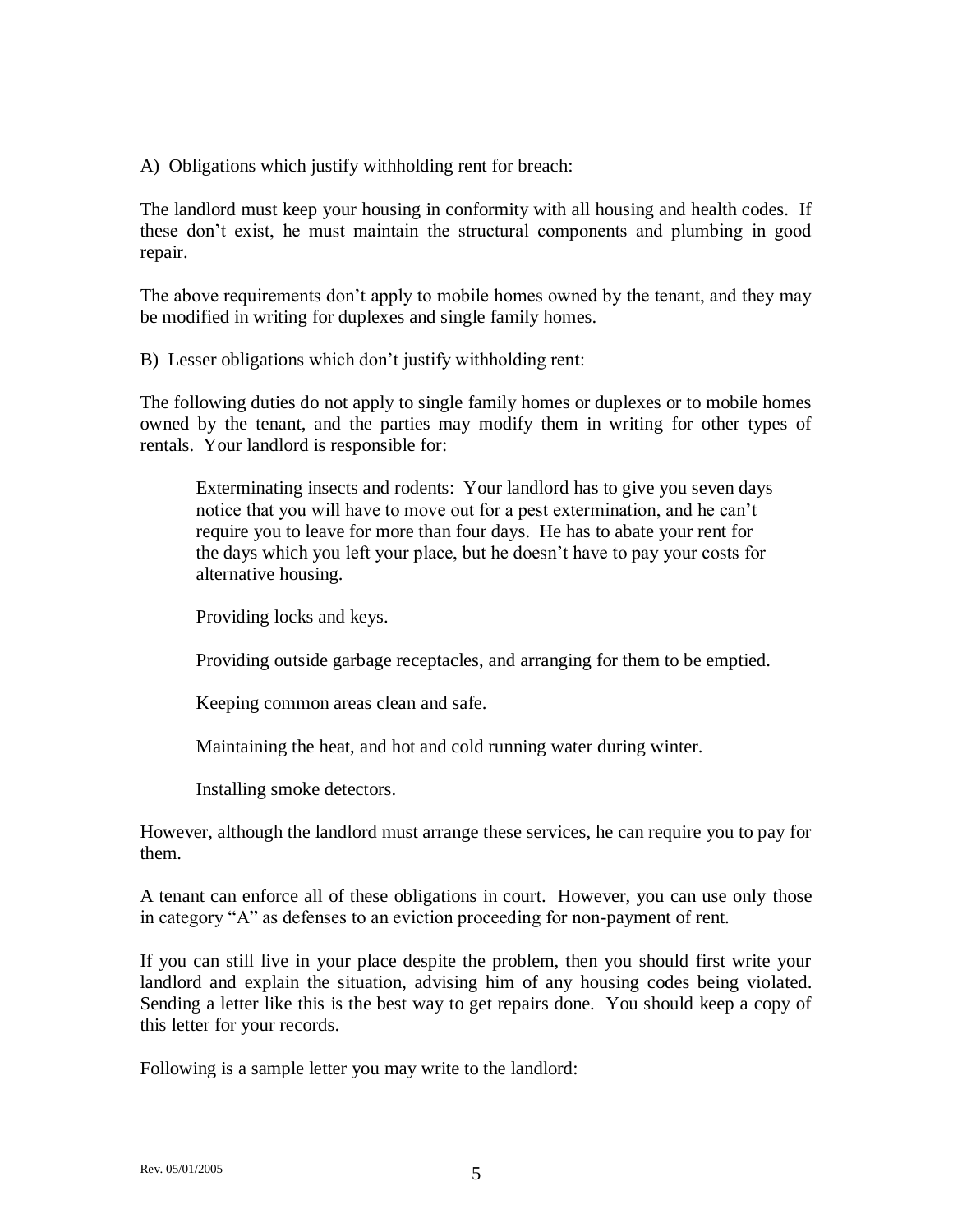#### **Date**

Dear (name of landlord):

Pursuant with Florida Statutes, Section 83.60, I am notifying you of your material noncompliance with Florida Statutes, Section 83.51(1).

Attached to this letter is a list of needed repairs. Unless these repairs are made within seven (7) days of delivery of this notice, I will not pay rent, because of your failure to maintain the premises.

Sign your name Print your name and address

Mail or deliver this letter to your landlord at least seven days before the next rent is due. It is recommended that this letter be sent certified mail, return receipt requested.

Landlords are legally bound to follow codes. Housing inspectors pay particular attention to structural problems like leaking roofs, loose floorboards, and broken doors.

Here are some hints for making the inspector's visit as productive as possible:

Clean your apartment/home before the inspector arrives.

Try to arrange for the inspector to look at as many apartments/homes owned by the landlord as possible during the same trip. This will show that your landlord has been negligent and that you are not just a griping tenant.

Collect as much evidence as you can beforehand. (If, for example, the roaches only come out a night, have some dead roaches on display for the inspector.)

Have a list of all of your landlord's violations.

Get the inspector's name, and accompany him around. This may make him more careful, and will help guarantee he doesn't overlook anything.

Withholding rent is the most extreme step and we strongly recommend getting an attorney's advice before acting. Before you withhold rent, be sure of two things:

1. Your landlord has satisfied one of the legal justifications for rent withholding.

You may withhold rent if your landlord has failed to fulfill a requirement of category "A" described above, provided you have given written notice as described above.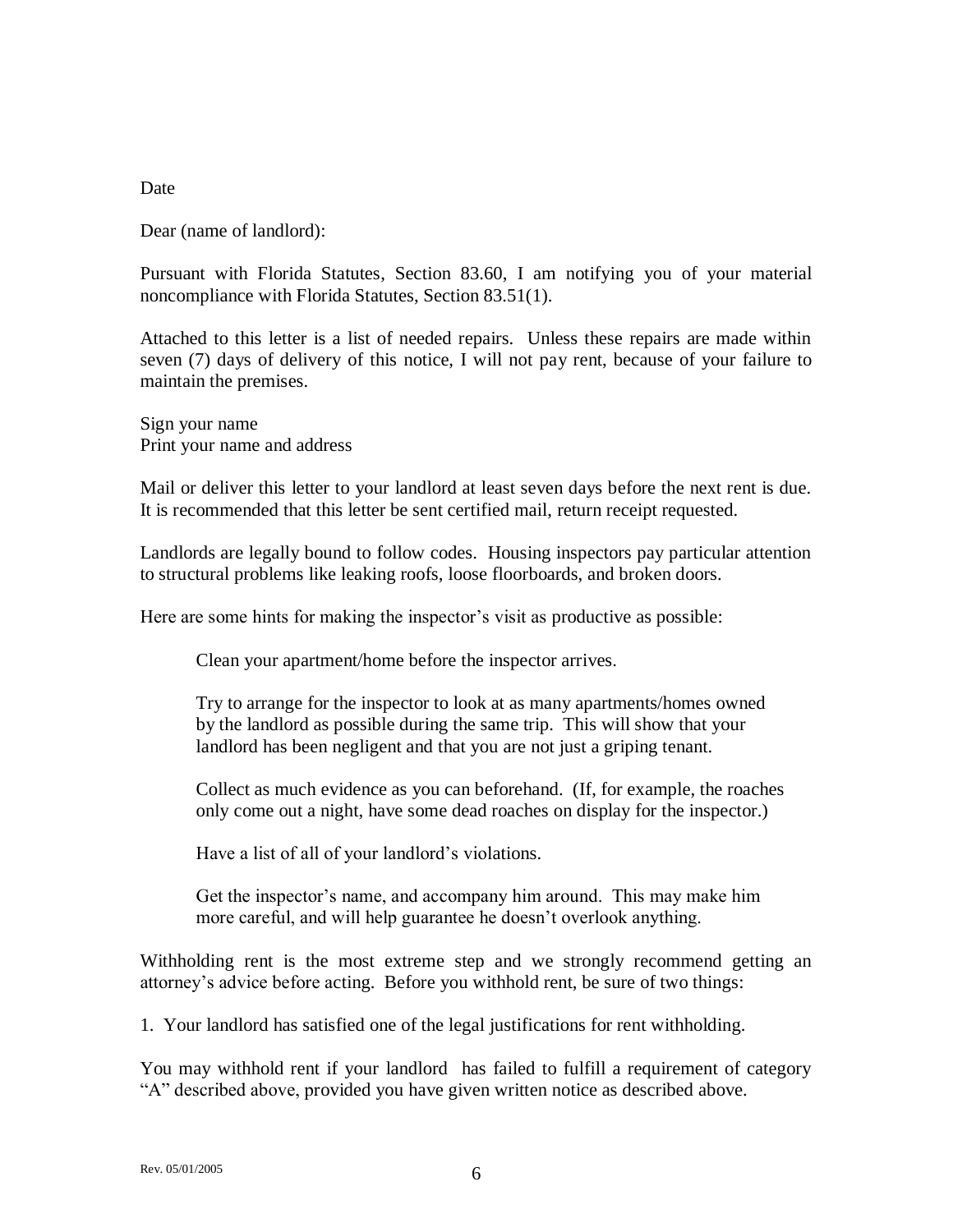You may also withhold rent if your landlord has retaliated against you for complaining or organizing tenants.

You may withhold your rent if your landlord has materially breached the rental contract. For example, if he didn't supply a washing machine which he promised.

2. You should have the rent available because the court will require you to pay it over to the court registry. If you can't pay the court your rent, then you will lose your case automatically.

Be ready to pay withheld and accrued rent to the court registry. After a court has determined that you must pay withheld rent, you have five days to pay it or else the landlord can remove you.

If you win, the court will decrease your rent according to the loss of value to the domicile caused by the landlord's noncompliance.

The winning side can collect court costs and attorney's fee from the loser.

If you withhold rent for two months in a row, you must re-notify your landlord before each rent is due.

Be aware that once you've given your landlord a rent withholding letter, then you may not terminate the lease. You have to do one or the other.

Florida law doesn't give tenants a right to make repairs and deduct the cost from the rent. If you do make such an arrangement with your landlord, get it in writing before you spend your own money.

If the problem is serious, you have the right to leave if you have given your landlord a seven-day notice. But if you move out and your landlord then sues you for unpaid rent, you will have to pay the rent to the court registry until the court decides your case. (In fact, it is critical not to pay rent to your landlord while you sue him in court, because payment constitutes legal acknowledgment that you accept the apartment's/home's condition.)

However, the advantage for you in moving out is that this will make the court more likely to abate the rent completely for the time during which you vacated. Also, if you have a strong case because the problem is serious, then the landlord might not sue you for the rent at all.

If your landlord does repair the problem, then you will have to move back in for the rest of your lease. However, the court will probably require him to abate your rent and pay your moving expenses.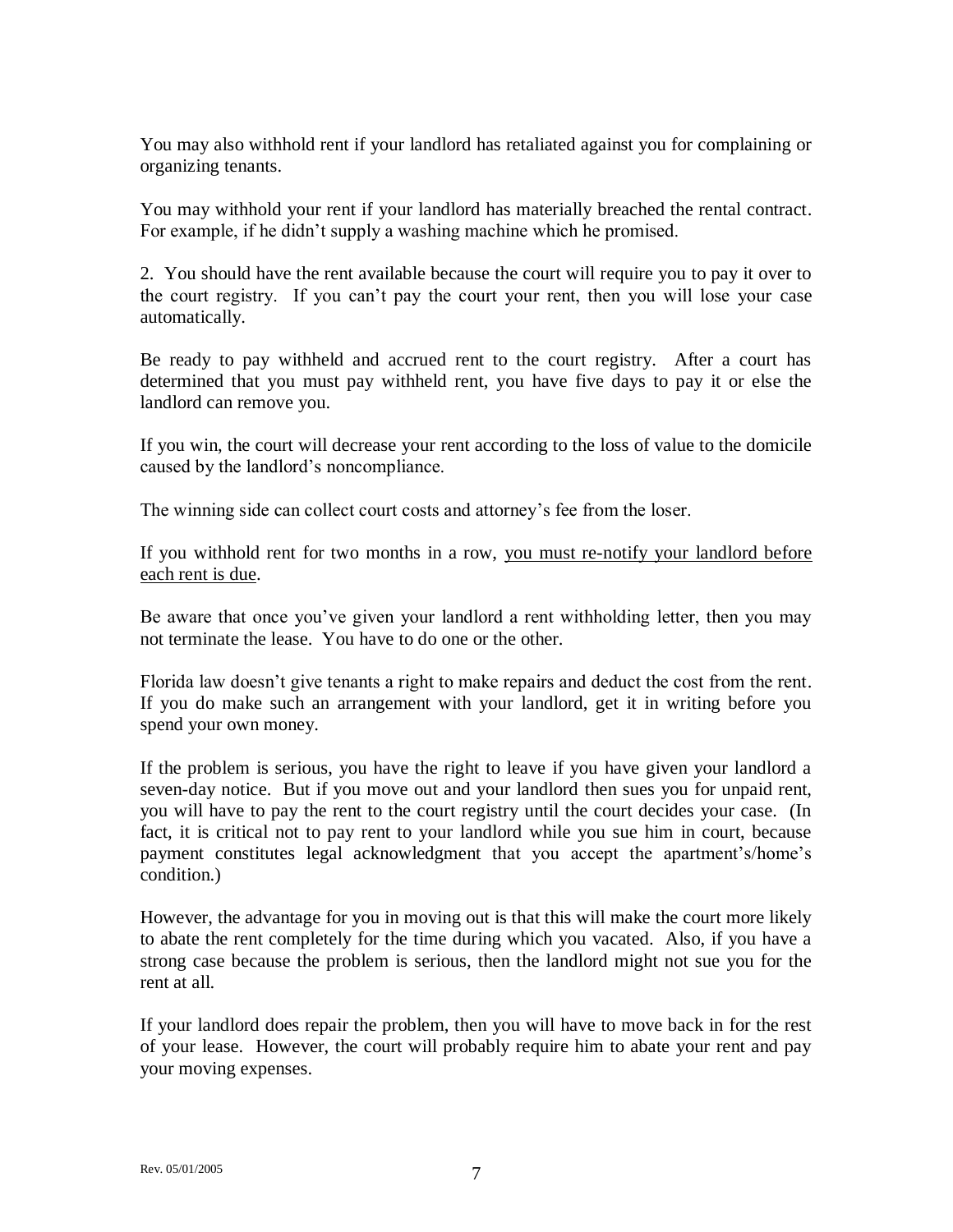You should get legal advice before you move out.

### **Item VII. Tenant's Obligations**

Florida Statutes, Section 83.52, requires you as a tenant to comply with the following:

1. Keep the home or apartment in a clean and sanitary manner.

2. Remove all garbage from the home or apartment in a clean and sanitary manner (for example, use garbage cans).

3. Keep all plumbing fixtures in the home or apartment used by you in a clean and sanitary manner and in good repair.

4. Properly use and operate all electrical, plumbing, sanitary, heating, ventilating, air conditioning and other facilities and appliances, including elevators, which are in the home or apartment.

5. Not destroy, damage or in any way misuse the property itself. This includes not permitting any of your guests to do so either.

6. Not remove anything from the house or apartment which does not belong to you (for example, cannot remove light fixture which was in the property when you moved in).

7. Conduct yourself, and require other persons on the premises with your consent to conduct themselves, in a manner that does not unreasonably disturb your neighbors or constitute a breach of the peace.

#### **Item VIII. Ending the Lease**

Either party must provide notice to the other this far **in advance of the next rent payment date** as follows:

| Rent pay period    | <b>Necessary notice</b> |
|--------------------|-------------------------|
| Week to week       | seven days notice       |
| month to month     | fifteen days notice     |
| quarter to quarter | thirty days notice      |
| year to year       | sixty days notice       |

in order to terminate the lease. This means that with a month to month lease, if either party wants to end the lease October  $1<sup>st</sup>$ , they must notify the other party on or before September  $15<sup>th</sup>$ . If one party gives notice on September  $17<sup>th</sup>$ , that party cannot end the lease, without the other party's agreement, before November 1<sup>st</sup>.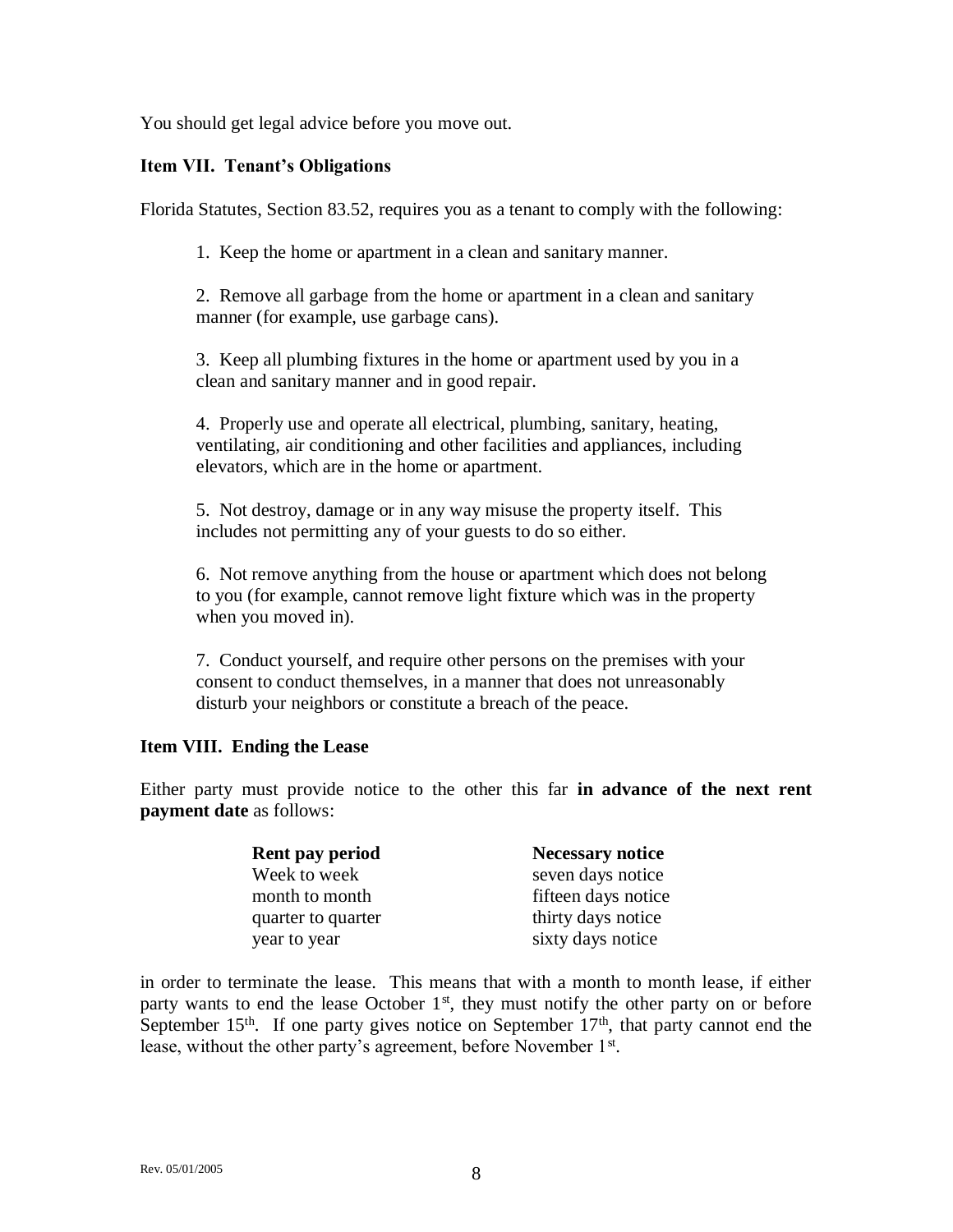If you give this notice by personal delivery or certified mail, then it will also satisfy the notice requirement for getting your security deposit back. Be certain to include your forwarding address.

If you receive your housing as a benefit with your job, and so don't pay a money rent, then the rental period is the same as your pay period. However, if you get fired or quit part way through the pay period, then you will owe your landlord the pro-rated rent for the rest of the period.

An oral or written lease containing a specific duration may specify the terms for ending the lease. (Remember that any lease for more than one year must be in writing to be binding.) The lease could also end automatically at the end of the lease period and not require either party to notify the other.

If you remain in your apartment after your lease ends, that makes you a holdover tenant. Your landlord may evict you and **collect double the usual amount of rent for the period during which you refused to surrender possession of the premises.**

### **Item IX: Eviction**

The reasons for eviction are:

1. Non-payment of Rent. After you miss a rent payment, your landlord must give you notice and wait three days, not counting Saturday, Sunday or legal holidays, before he can evict. He must mail or give this notice to you, or leave it at your residence, and it must specify the amount due and the deadline for payment.

If you pay rent within the three day limit, then your landlord must drop the eviction proceedings. If your landlord accepts rent from you even after the three days, then he gives up his right to evict or end the agreement during that rent period.

2. Violating the Rules. This means violating either your lease agreement or the Landlord-Tenant Act.

The Act divides tenant breaches into two categories, curable and noncurable. (Curable means that the tenant gets a chance to solve the problem. Noncurable, of course, means that the tenant does not get a chance to solve the problem.)

Curable noncompliances include: unauthorized pets, unauthorized guests, and not keeping the dwelling sanitary.

In the case of a curable condition, your landlord must give you seven days in which to fix it. However, if you commit the same noncompliance again within twelve months, your landlord may then evict you without another chance to cure.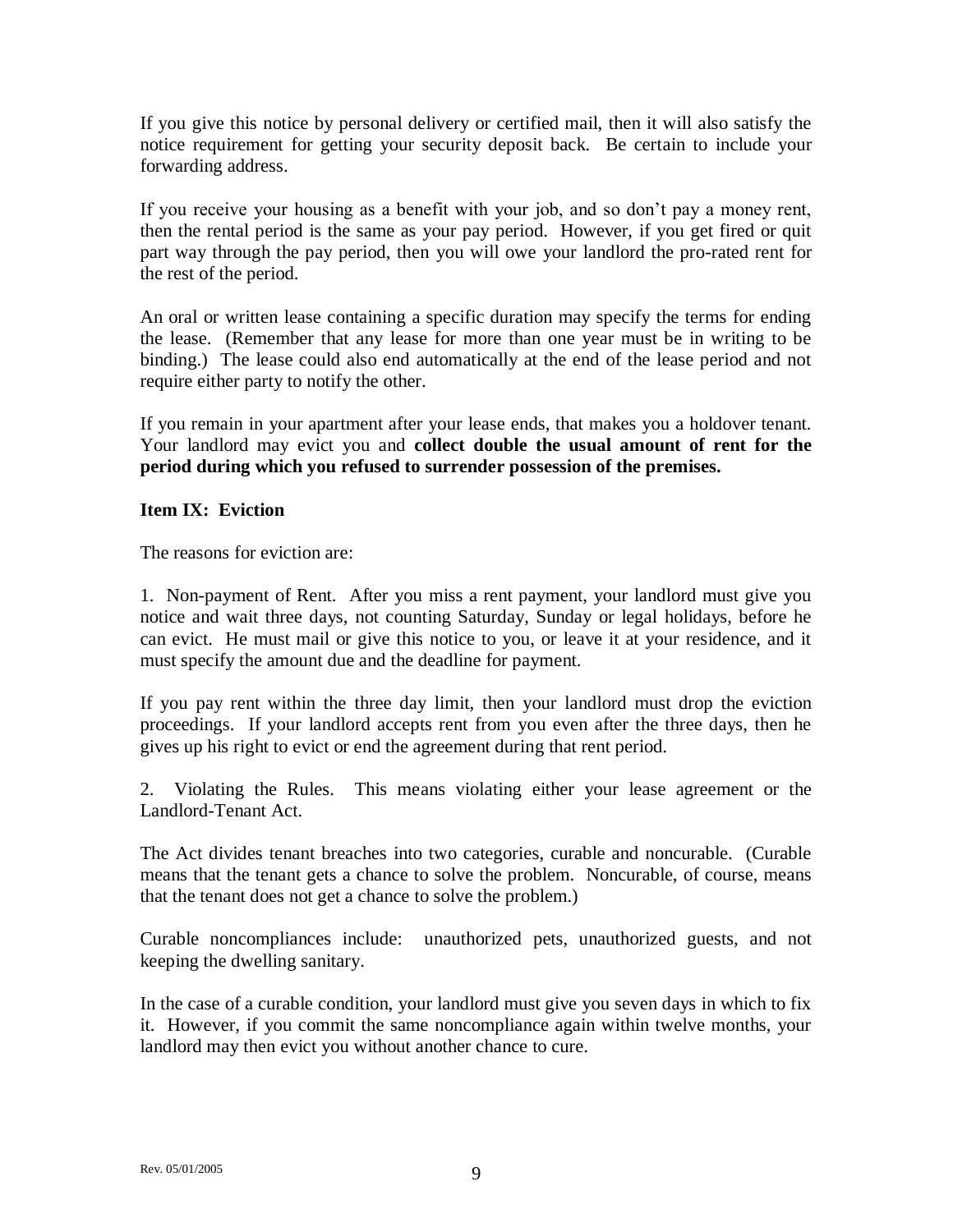In this situation, your landlord must leave you a notice specifying the noncompliance and explaining that unless you take care of it within seven days the lease will end.

Noncurable noncompliances include: Destruction, damage, or intentional misuse of the landlord's or other tenants' property, or a subsequent or continued unreasonable disturbance. In these cases, your landlord just has to leave you a note containing the seven day notice and specifying the problem.

3. Abandonment. A third legal justification for eviction occurs when the tenant leaves the dwelling for more than one-half of a rental period without paying rent or giving his landlord written notice that he would be gone.

4. Other than non-payment of rent. If your landlord wants you to move for any reason other than non-payment of rent or breach of lease, he must proceed as described in Item VIII. above.

LANDLORDS CANNOT JUST THROW YOU OUT. Florida law prohibits landlords from evicting tenants without going through the court system (self-help evictions). Your landlord can't evict you without a judge's order. And if the sheriff shows up to evict you, he also must have a court order. The only exception to this is if you have legally abandoned your place.

Florida law does not allow a landlord to force a tenant out by:

1. Shutting off the utilities or interrupting service, even if the service is in the landlord's name.

2. Changing the locks or using a device that denies you access.

3. Removing the outside doors, locks, roof, walls or windows (except for the purposes of maintenance, repair or replacement).

4. Removing your personal property from the home or apartment unless action is taken after surrender, abandonment or a lawful eviction.

If any of these occur, you may sue for actual and consequential damages or three month's rent, whichever is greater, plus court costs and attorney's fees.

This is what happens during an eviction:

1. Tenant's notice of problem: In order to be able to defend yourself, you must already have given your landlord a notice saying you intended to withhold rent unless he fixed a specific problem.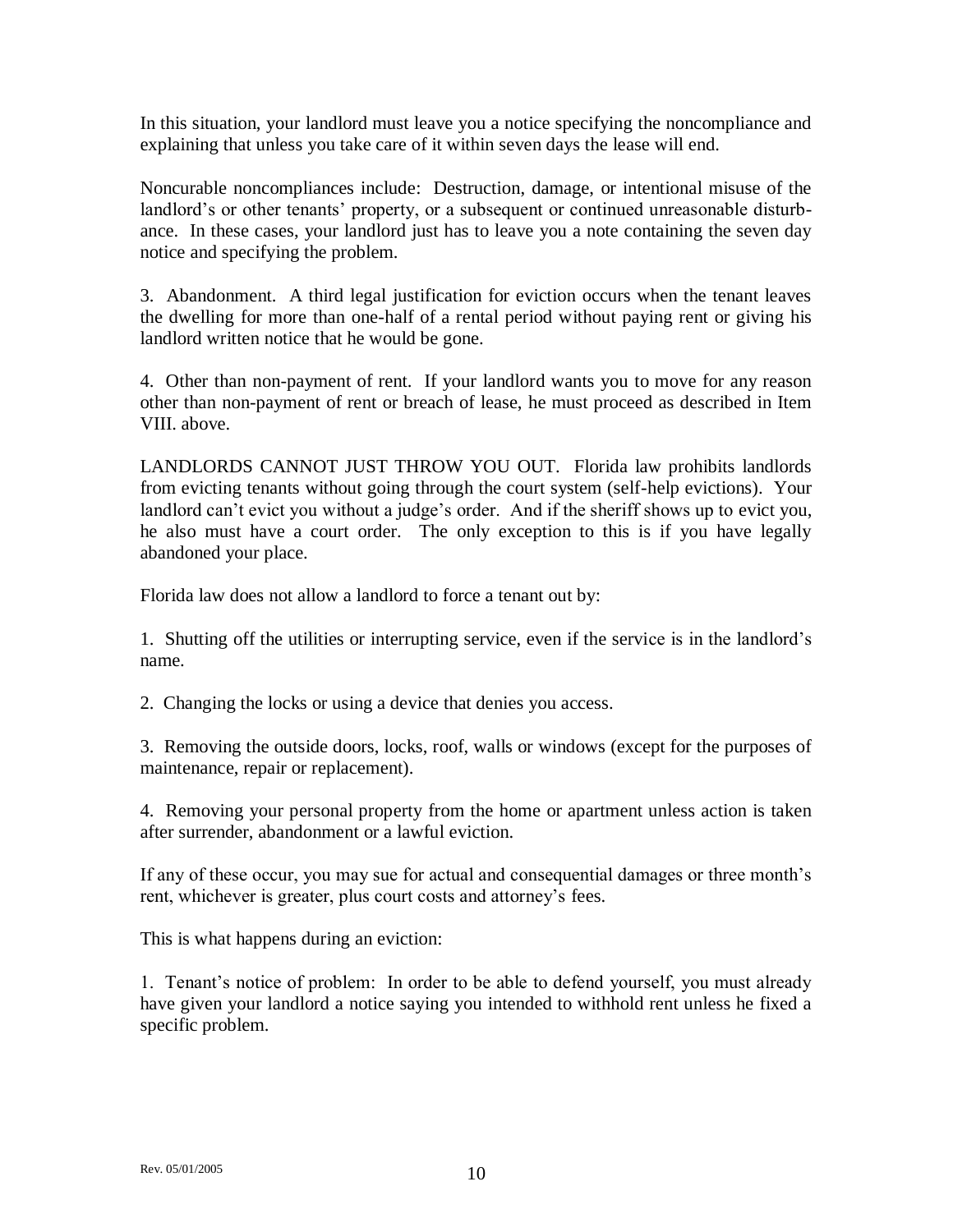2. Landlord's notice of non-payment: Your landlord must give you notice specifying his complaint, such as non-payment of rent or breach of the lease, and telling you that he would evict you if you didn't take care of it.

3. Landlord files complaint: After your landlord has waited the required number of days and you haven't left, he will file a complaint with the county court. You will receive a copy of his complaint and a summons to appear in court.

4. Tenant's answer: To contest the eviction you must file an answer with the court within five business days. The answer needn't be elaborate. Listed below in Item X. are some reasons, if applicable, you may give in your answer as defenses. In order to be allowed to present your case in court, you will also need to deposit any outstanding rent with the Clerk of the Court.

5. Notice of hearing: If you don't answer, the court will issue your landlord a final judgment allowing him to have the sheriff evict you. If you do answer, and it is a legally sufficient reason, and you have paid rent into the court registry, then you will receive a "Notice of Hearing" from the court setting a hearing date.

6. The hearing: If you win at the hearing, great! If you lose, then you will owe double the rent for the time which you stayed over, your landlord's legal expenses, and possibly court costs. If you don't appear at the hearing, then you lose automatically.

## **Item X. Tenant's Defenses**

If these apply, you can use them to defend yourself against an eviction:

1. Improper notice: If your landlord didn't give you three days notice before evicting you for not paying rent.

2. Acceptance of rent payment: If your landlord accepts rent from you while knowing that you were in noncompliance with the lease agreement he gives up his right to evict you during that rent period. The same is true if a tenant pays rent with actual knowledge of a landlord's noncompliance.

3. Breach by landlord: If you can show the court that your landlord breached and that you gave him seven days notice about it, then you may not owe the rent. In your answer to the court, you must ask the court to determine what amount of rent is due, if any. However, you will still have to pay the rent into the court registry during any legal proceedings.

4. Retaliation: Your landlord may not evict you as a retaliation for organizing tenants or filing legitimate complaints. However, just because you filed complaints doesn't mean that he can't evict you. You have to prove that he evicted you for complaining. (Your landlord also can't penalize you in other ways for being a squeaky wheel. He can't raise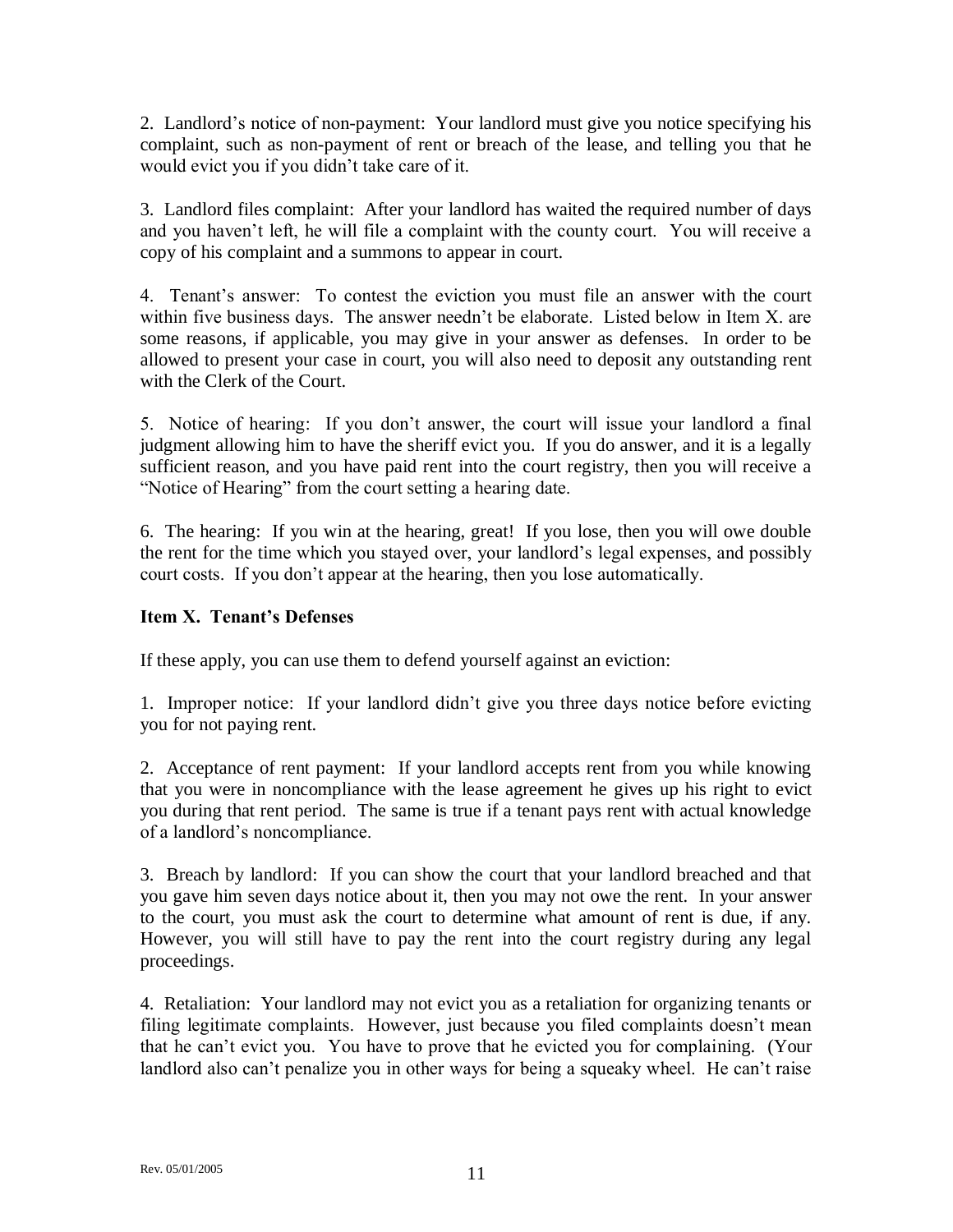your rent, make unreasonable requests to inspect your place, or in any other way treat you differently from other tenants.)

5. No noncompliance: If you go to court and prove that you did not commit the alleged noncompliance, then your landlord cannot evict.

## **Item XI. Other problems**

Landlord's right of entry. Your landlord may enter at any time to take care of emergencies. An **emergency** should be something serious and requiring immediate attention, like leaking gas, or a broken water pipe.

After giving you reasonable notice, he can enter to make repairs, decorate, or show your place. The statutes define reasonable notice as being 12 hours in advance, and reasonable time of inspection as between 7:30 A.M. and 8:00 P.M.

It would also be reasonable for you to require your landlord to enter only in your presence, or, if, because of any emergency, he entered with you absent, to leave a written explanation.

He may also enter if you leave your place for more than one-half of a rent payment period without giving him notice or keeping the rent current.

The landlord may not abuse the right to enter the premises to harass the tenant.

**Major changes to rental unit.** Don't make any major structural changes which your landlord will have to undo, unless you get his permission first. He can charge you for any work required to return the unit to its condition at the time when you moved into it.

**Landlord's liability:** The landlord has a duty to exercise reasonable care to inform his tenants of any hidden dangers and to repair dangerous defective conditions when the tenant gives him notice of their existence.

In common areas of the property, such as hallways shared by several tenants, the landlord must inspect the areas and make necessary repairs. However, he is only liable for injuries which occurred while the property was being used in the manner for which it was intended.

Your landlord is also liable for any negligence he commits while doing repair work in your apartment.

Finally, your landlord may even be liable for crimes committed against tenants by strangers, when they were reasonably foreseeable, and the landlord's negligence allowed the crime to happen.